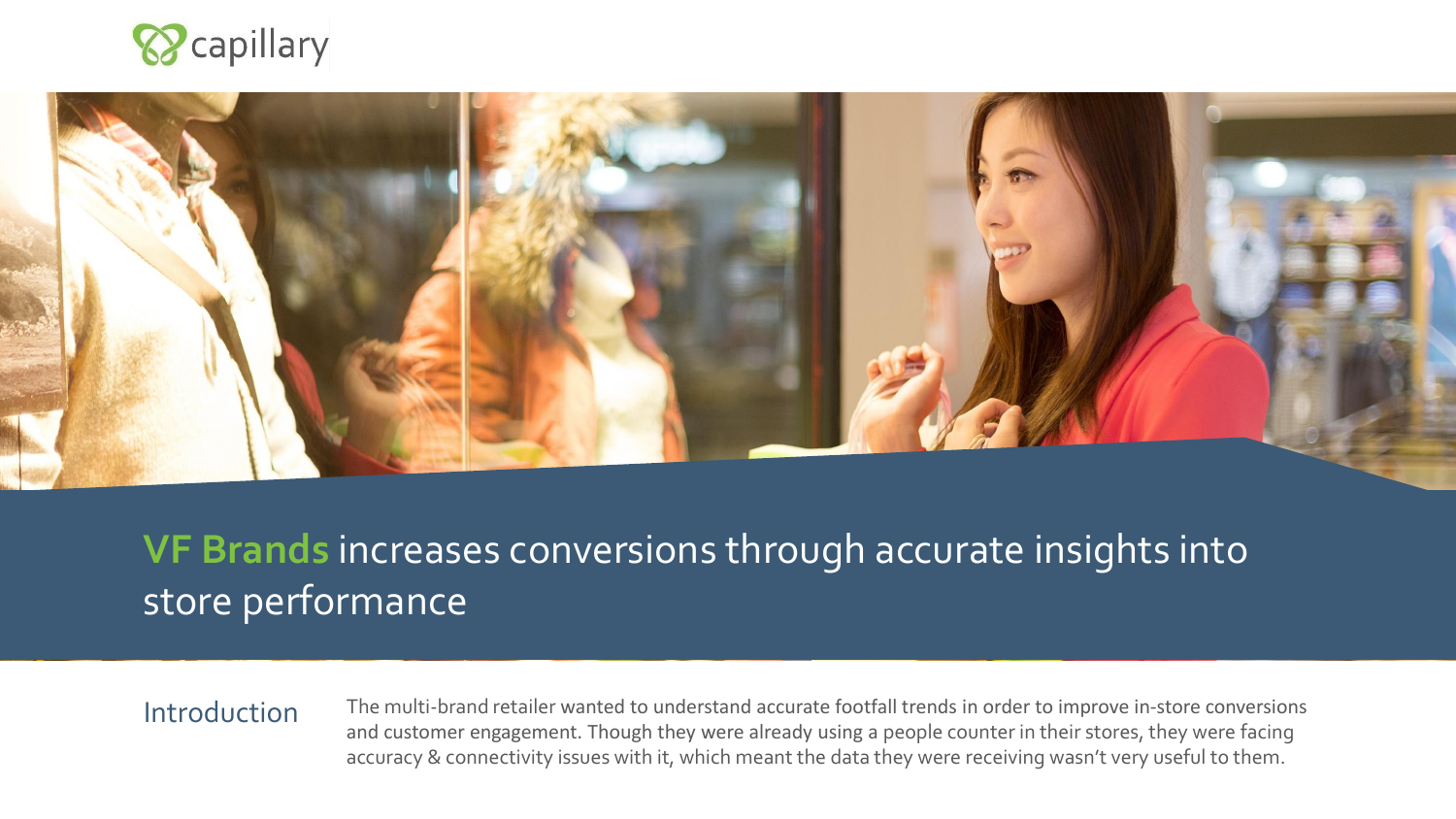

After switching to Capillary VisitorMetrix™ , VF Brands saw improvements immediately. With AI based human detection algorithms, the retailer was receiving accurate data on footfall and group walk-ins with hourly, weekly, monthly trends on conversion rates of each store, all accessible through a real-time dashboard integrated with their Capillary Insights+ CRM program.

Insights into hourly store traffic trends across 400 stores helped VF Brands understand the stores' 'Power Hours', using it for efficient store staff deployment and break schedules. Flexible connectivity of the solution with WiFi, LAN and even offline modes was a bonus.

#### Products Used

*Insights+ VisitorMetrix™*

# 5% Overall Increase

in conversions through optimised staff efficiency based on store traffic trends

# 15% Increase

in conversions during certain 'power hours' where most conversions took place